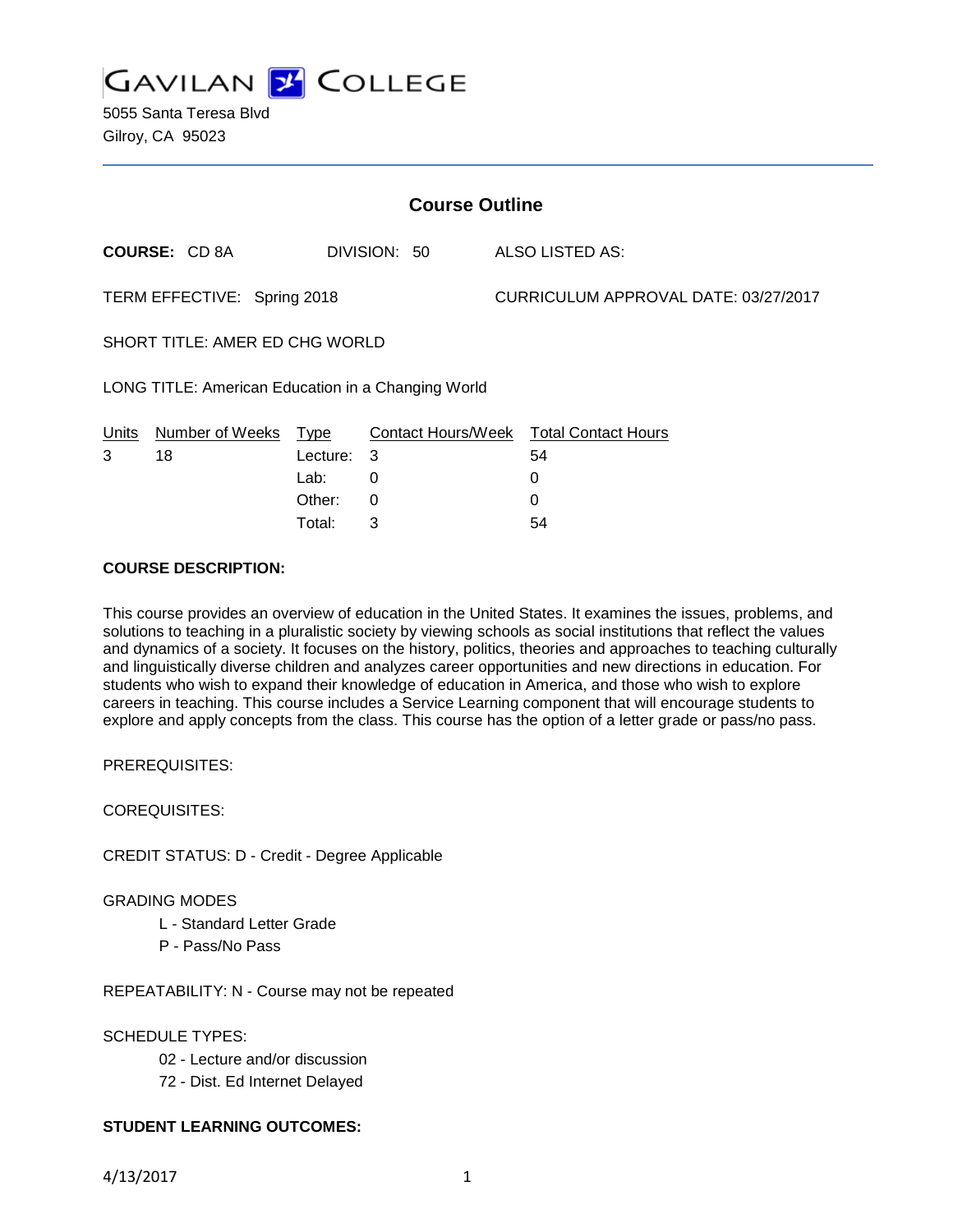1. Compare schools in the United States from the historical past to current times, encompassing the multiple issues of inequality that include social, cultural, and political-philosophical problems and their effects on specific groups in American society.

Measure of assessment: written exams, activity sheets, written projects, class discussions

Year assessed, or planned year of assessment: 2015

Semester: Fall

2. Integrate the silenced perspectives of non-Eurocentric, underrepresented voices on the topics of history and philosophy of American education with the traditionally held Eurocentric views.

Measure of assessment: written exams, written assignments, written projects, classroom discussions

Year assessed, or planned year of assessment: 2015

Semester: Fall

3. Assess parent/community/school dynamics in the context of a culturally and linguistically diverse society and their relationship to students, and to teaching and learning.

Measure of assessment: written exams, written projects and assignments, oral discussions

Year assessed, or planned year of assessment: 2015

Semester: Fall

This SLO addresses cultural diversity: true

4. Analyze the political, economic, social, and technological trends (in terms of culture and equity) and their potential impact on educational institutions as they relate to multicultural and multilingual students' achievement including how schools contribute to and perpetuate sex-role, racial, ethnic and other stereotyping.

Measure of assessment: written projects and assignments, written exams, oral discussions

Year assessed, or planned year of assessment: 2015

Semester: Fall

This SLO addresses cultural diversity: true

5. Analyze the responsibilities and professional commitments expected of classroom teachers including formulating a critical social consciousness in the classroom.

Measure of assessment: written exams, written assignments, oral discussions

Year assessed, or planned year of assessment: 2015

Semester: Fall

6. Participate in and contribute to the success of classroom(s) and a school site.

Measure of assessment: written projects, written assignment, oral presentations, classroom participation

Year assessed, or planned year of assessment: 2015

Semester: Fall

CULTURAL DIVERSITY:

This course promotes understanding of:

Cultural awareness

Cultural inclusiveness

Mutual respect among diverse peoples

Familiarity with cultural develoments and their complexities

#### **CONTENT, STUDENT PERFORMANCE OBJECTIVES, OUT-OF-CLASS ASSIGNMENTS**

Curriculum Approval Date: 03/27/2017

3 Hours:

Content: Overview of course; purpose, expectations of service learning component.

Student Performance Objectives: Recognize key components of their own education. Identify various cultural and class perspectives influencing education.

3 Hours:

Content: Status of the Profession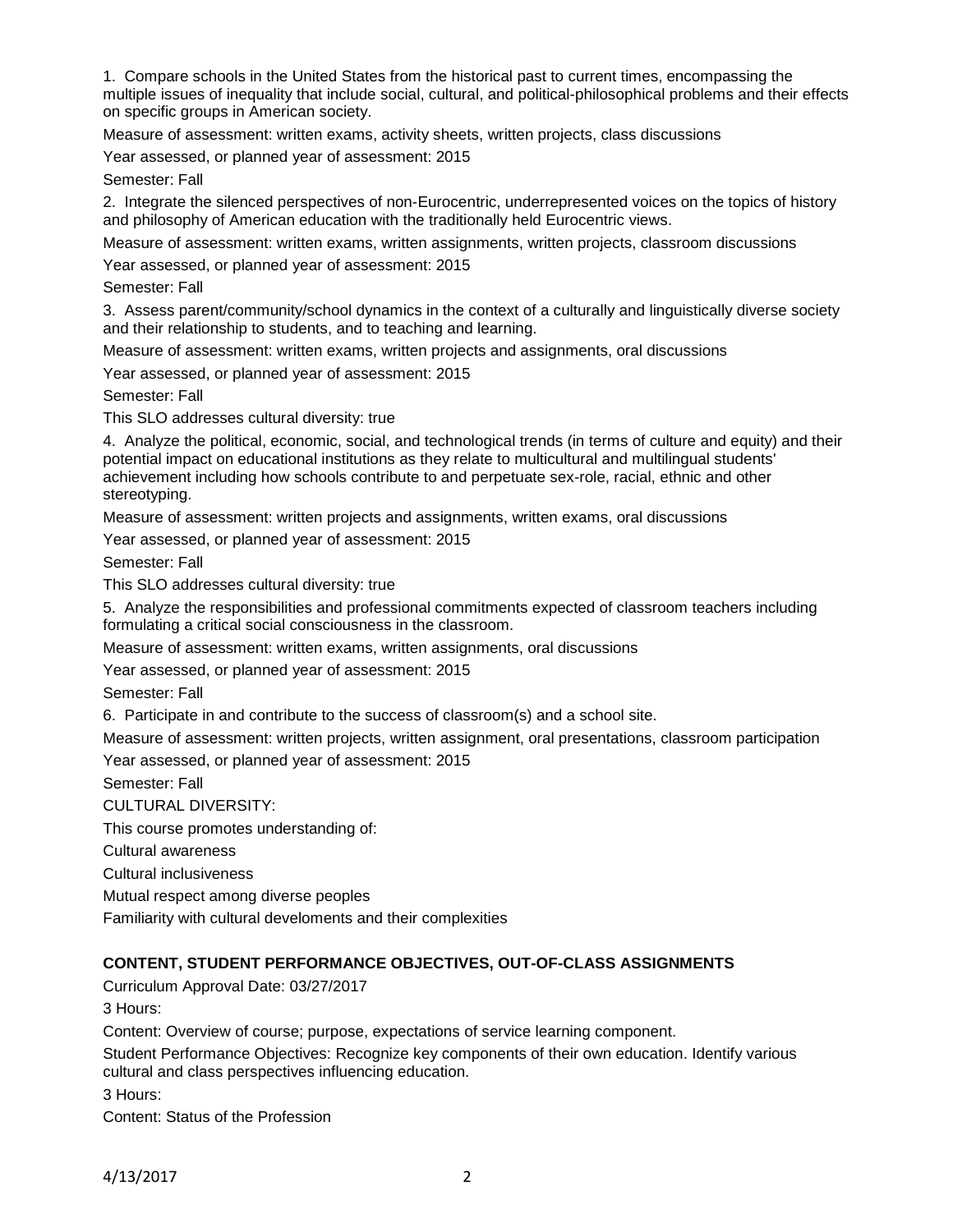Student Performance Objectives: Identify professional organizations, including unions, which provide support and assistance to teachers. Identify what is required of teachers to enable them to teach in public schools. Identify and explain intrinsic and extrinsic rewards in teaching. Identify and describe common difficulties faced by beginning teachers and how teaching reflects society's past and present values.

## 3 Hours:

# Content: Development of the Profession

Student Performance Objectives: Explain how teachers' attitudes toward themselves, their students, their colleagues, other adults, and their subject matter affect teaching. Define the differences between teaching and learning in classrooms. Evaluate the duties of elementary teachers in terms of recognized criteria for a profession. Develop a personalized plan for their own professional development. Identify the factors that should be considered in teacher evaluations. Identify school district school site for service learning and begin activities with the schools.

### 3 Hours:

### Content: The Major Philosophies Influencing American Education

Student Performance Objectives: Explain the relationship between a personal philosophy and a philosophy of education. Identify the philosophies that take an optimistic view of human nature and those that take a pessimistic view. Describe how major philosophies have influenced educational thought over historical periods.

### 3 Hours:

Content: The Impact of Educational Theories on Educational Practice; Quiz

Student Performance Objectives: Define an educational theory and explain its relationship to philosophy as a discipline. Distinguish among four educational philosophies and explain how they relate to the work of teachers. Identify key contributions of Mortimer Adler, BF Skinner, and John Dewey.

### 3 Hours:

Content: American Education: European Heritage and Colonial Experience;

Student Performance Objectives: Describe the curriculum in colonial schools and the forces that shaped it.

3 Hours:

Content: American Education: From Revolution to the Twentieth Century

Student Performance Objectives: Describe the impact of Thomas Jefferson and Noah Webster on American Education in the Early 19th century. Discuss the factors leading to the growth of higher education in 19th century America. Compare the educational opportunities provided to Native Americans, Hispanic Americans, and Black Americans in the 19th century. Trace and describe the development of teacher education in the United States.

### 3 Hours:

Content: Modern American Education from the Progressive Movement to the Present

Student Performance Objectives: Identify the major economic, political, and social forces affecting education in the 20th century. Describe the progressive education movement in the United States. Compare the impact of the Great Depression, World War II, and Cold War on education. Describe the major provisions of the No Child Left Behind Act and their impact on the schools.

### 3 Hours:

Content: The Social and Cultural Contexts of Schooling: Their Influence and Consequence; Midterm

Student Performance Objectives: Explain the relationship between the schools and the society the schools serve. Explain how the school, family, peer group, religion, and the mass media socialize children and youth. Compare the educational achievement and attainment of social class groups, ethnic and racial groups, and males and females.

### 3 Hours:

### Content: Responding to Diversity

Student Performance Objectives: Differentiate the concepts of multiculturalism, assimilation, cultural pluralism, and multicultural education. Describe how the demographic and cultural differences may foster misunderstanding. Describe the key elements of "appropriate education" and "least restrictive environment" in relation to children with special needs.

3 Hours:

Content: Students at Risk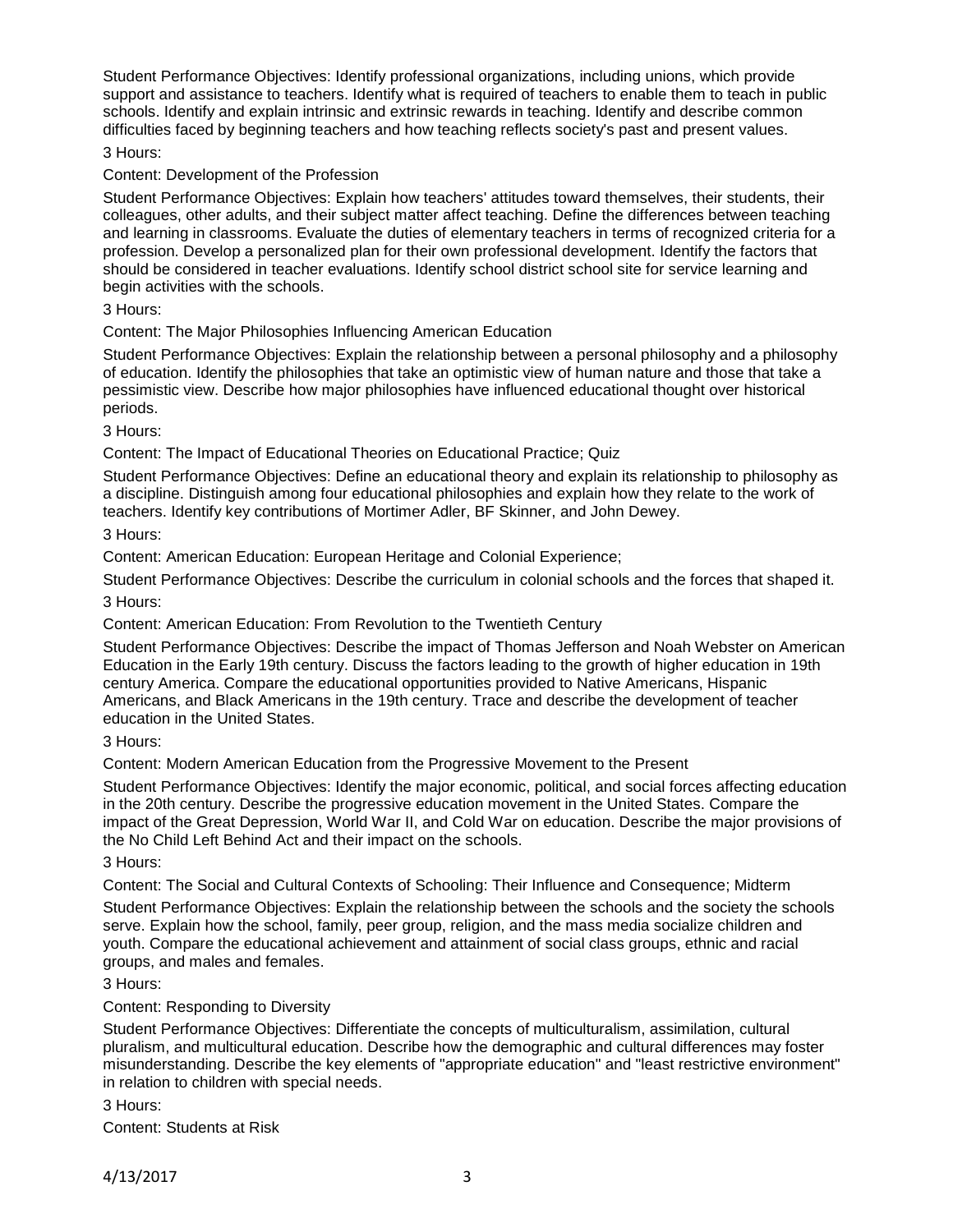Student Performance Objectives: Discuss the relationship between risk, resiliency, and protective factors. Name the common signs or indicators of child abuse and neglect and the procedures teachers use as mandatory reporters.

3 Hours:

Content: Legal Framework for the Public Schools; Teachers, Students, and the Law 1

Student Performance Objectives: Identify federal constitutional provisions affecting education. Compare statutory law, case (or common) law, and administrative law. Identify the personal and professional requirements for employment of prospective teachers. Provide an overview of teachers' rights inside and outside the classroom. Discuss how the Family Educational Rights and Privacy Act expanded parental and student rights.

3 Hours:

Content: Legal Framework for the Public Schools; Teachers, Students and the Law 2

Student Performance Objectives: Describe in general terms the laws related to copyright, self-defense, religion in the classroom, lifestyle choices, and academic freedom.

3 Hours:

Content: Governance and Financing American Schools; Open Book Quiz

Student Performance Objectives: Discuss the growth of the charter schools and the possible impact on public schools. Identify major local, state, and federal revenue sources. Discuss the roles of the school board and the Superintendent of Schools. Describe collective bargaining and the role unions play in school governance.

3 Hours:

Content: School Curriculum: Development and Design; Instructional Practices for Effective Schools 1

Student Performance Objectives: Describe the core standards, state, national and subject matter and where to find them and how they apply to what teachers teach in grade levels and how the standards are measured.

3 Hours:

Content: School Curriculum: Development and Design; Instructional Practices for Effective Schools 2

Student Performance Objectives: Describe the curriculum mapping process in schools. Describe the sociopolitical and professional forces that influence curriculum policy making and design. Describe the differences between educational goals and educational objectives. Describe the eight intelligence's included in Gardner's theory of multiple intelligence. Explain the relationship between teaching and learning.

3 Hours:

Content: Trends in Education; Assignments due:10 reflections and analyses; reflective journal and service learning log; professional resources notebook

Student Performance Objectives: Identify and discuss the projected demographic changes in the U.S. population and their impact on schools and the larger society. Describe the technological changes which impact schools, students, and teachers and speculate as to the future impact on teaching and learning. 2 Hours:

### **METHODS OF INSTRUCTION:**

Lecture, small group classroom activities, research papers, DVDs, guest speakers, discussions, observations and participation in public school settings followed by correlations with readings and discussions.

### **METHODS OF EVALUATION:**

Writing assignments

Percent of total grade: 25.00 %

Percent range of total grade: 10 % to 40 % Written Homework, Term or Other Papers, Other: reflections and analyses of educational issues

Problem-solving assignments

Percent of total grade: 25.00 %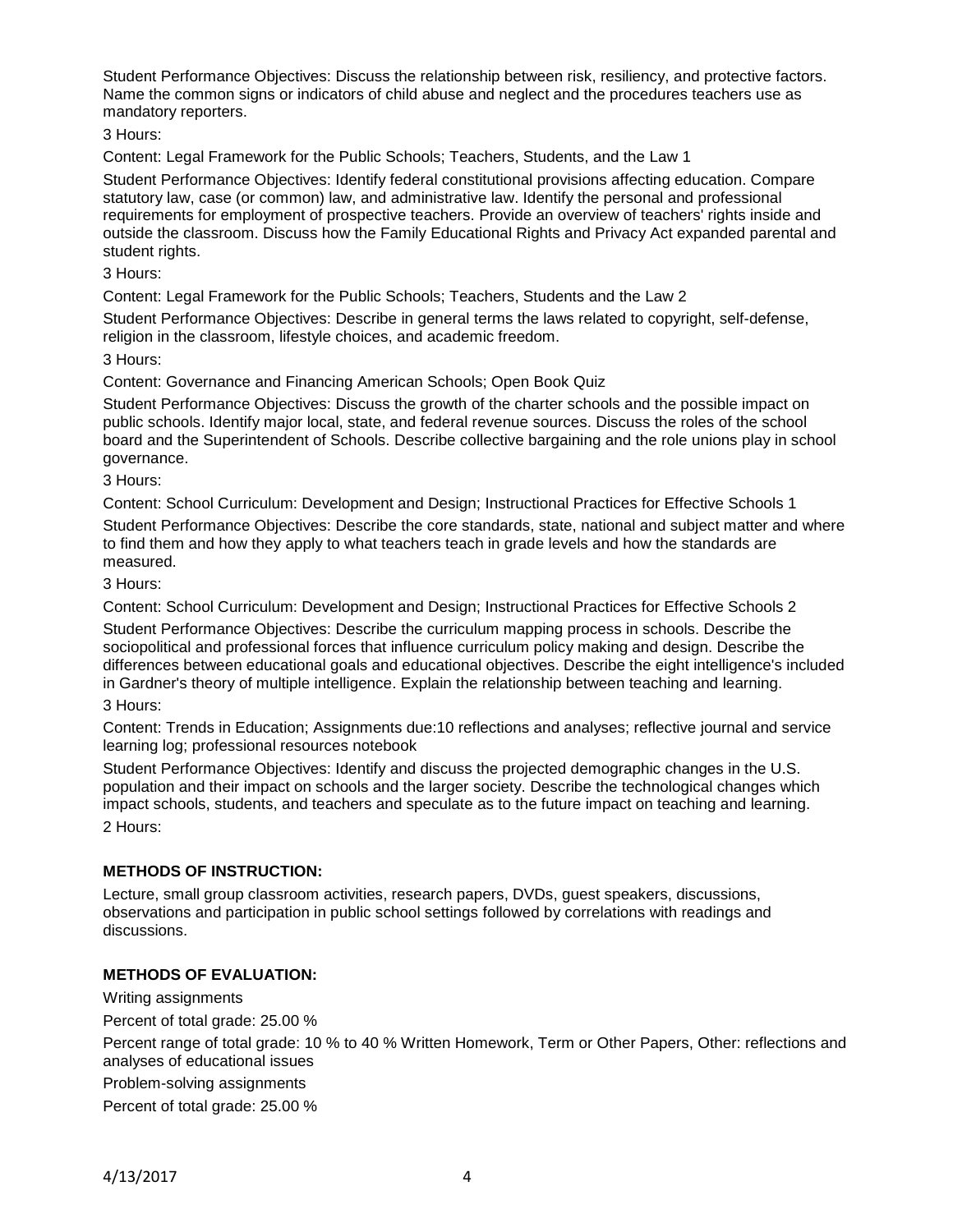Percent range of total grade: 10 % to 40 % Homework Problems, Field Work, Quizzes, Exams, Other: Inclass problem solving of educational issues

Skill demonstrations

Percent of total grade: 25.00 %

Percent range of total grade: 10 % to 40 % Class Performance/s, Field Work

Objective examinations

Percent of total grade: 25.00 %

Percent range of total grade: 10 % to 40 % Multiple Choice, True/False, Completion, Other: short answer, application questions

## **OUT OF CLASS ASSIGNMENTS:**

Required Outside Hours: 6

Assignment Description: Homework: Read Chapter 1. Complete student profile sheet. Be prepared to identify school districts where student lives and/or works. Visit Teaching Tolerance website or other website noted on text's website and write critique of website. Begin and maintain reflective journal about readings, service learning, and class discussions. Due at end of semester.

Required Outside Hours: 6

Assignment Description: Homework: Read Chapter 2. Visit professional organization websites listed in the chapter. Begin and maintain a professional resources notebook containing class handouts, service learning materials, and pertinent resources. Due at end of semester.

Required Outside Hours: 6

Assignment Description: Homework: Read Chapter 3 and answer in writing assigned questions.

Required Outside Hours: 6

Assignment Description: Homework: Read Chapter 4 and answer assigned questions in writing. Study for open book quiz next week. Prepare a written and oral report on a school based activity. Due week 10.

Required Outside Hours: 6

Assignment Description: Homework: Read Chapter 5 and answer in writing questions assigned.

Required Outside Hours: 6

Assignment Description: Homework: Read Chapter 6 and complete in writing assigned questions. By end of semester students will select 10 reflection and analysis items from an assortment of chapters in the text upon which to reflect and develop an analysis based on readings. Questions posed to school staff where completing service learning.

Required Outside Hours: 6

Assignment Description: Homework: Read Chapter 7 and complete in writing assigned questions.

Required Outside Hours: 6

Assignment Description: Homework: Read Chapter 8 and answer in writing the assigned questions. Study for midterm next week.

Required Outside Hours: 6

Assignment Description: Homework: Read Chapter 9 and answer in writing assigned questions. Prepare a written and oral issue report to be turned in week 14.

Required Outside Hours: 6

Assignment Description: Homework: Read Chapter 10 and answer in writing assigned questions. School Based Activity Reports due.

Required Outside Hours: 6

Assignment Description: Homework: Read Chapters 11 and 12 and answer in writing assigned questions.

Required Outside Hours: 6

Assignment Description: Homework: Read Chapter 13 and answer in writing assigned questions. Study for open book in-class quiz next week.

Required Outside Hours: 6

Assignment Description: Homework: Delve into case law and look at current issues impacting teachers and students.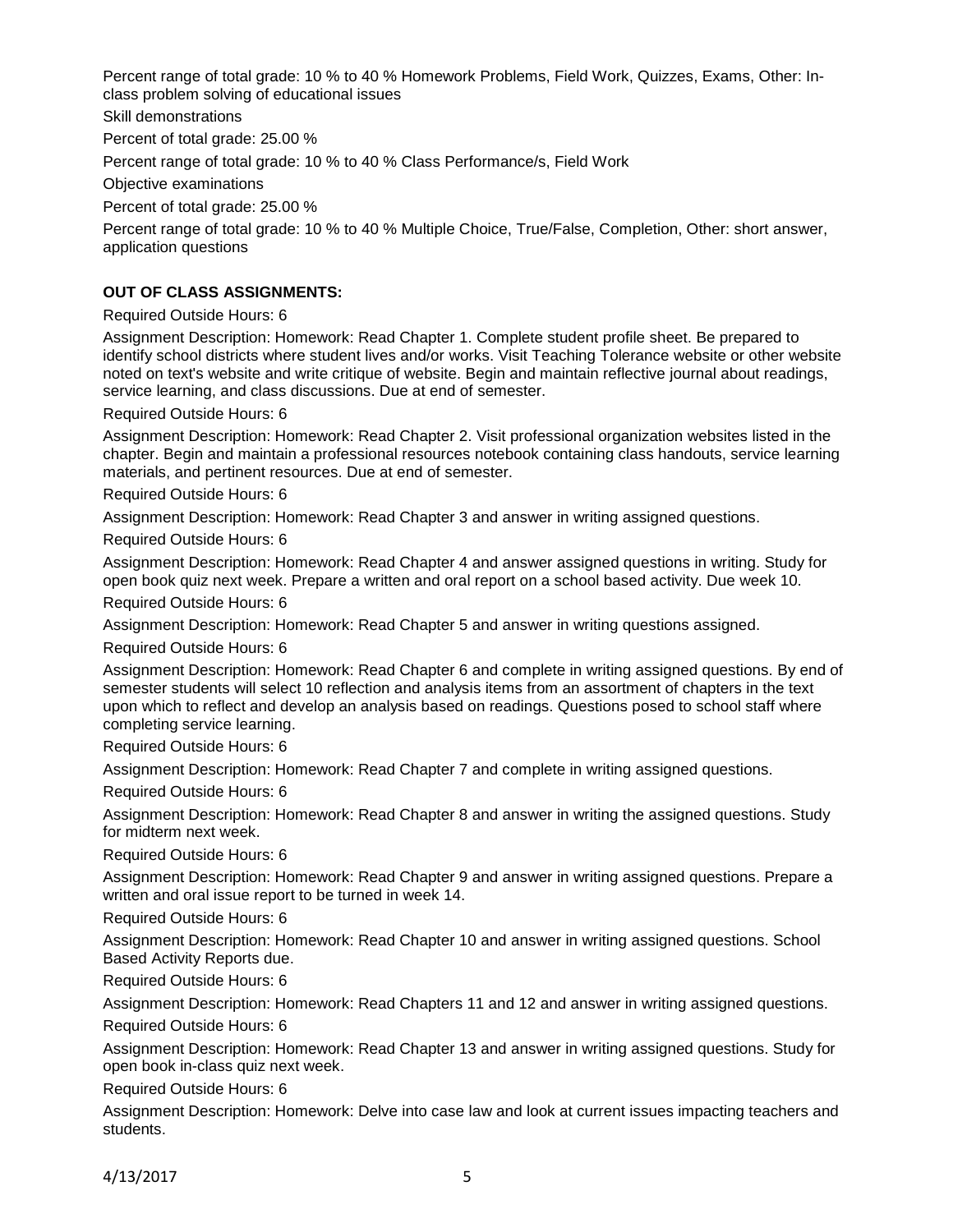Required Outside Hours: 6

Assignment Description: Homework: Read Chapters 14 and 15 and answer in writing assigned questions. Required Outside Hours: 6

Assignment Description: Homework: Written Issue Reports and most Oral Issue Reports due. Complete activities using models of teaching to examine instructional practices.

Required Outside Hours: 6

Assignment Description: Homework: Read Chapter 16 and answer in writing assigned questions. Oral Issue Reports due.

Required Outside Hours: 6

Assignment Description: Homework: Study for next weeks final on Chapters 13 - 16 and identified readings.

## **REPRESENTATIVE TEXTBOOKS:**

Required Representative Textbooks

L. Dean Webb, Arlene Metha, K. Forbis Jordan. Foundations of American Education, 8th ed. Pearson: Merrill/Prentice Hall,2015.

Reading Level of Text, Grade: Reading level of text: 12th grade Verified by: Verified by:Barbara Malaspina

### **ARTICULATION and CERTIFICATE INFORMATION**

Associate Degree: GAV F, effective 201370 CSU GE: IGETC: CSU TRANSFER: Transferable CSU, effective 201370 UC TRANSFER: Transferable UC, effective 201370

#### **SUPPLEMENTAL DATA:**

Basic Skills: N Classification: Y Noncredit Category: Y Cooperative Education: Program Status: 1 Program Applicable Special Class Status: N CAN: CAN Sequence: CSU Crosswalk Course Department: CD CSU Crosswalk Course Number: 8A Prior to College Level: Y Non Credit Enhanced Funding: N Funding Agency Code: Y In-Service: N Occupational Course: D Maximum Hours: Minimum Hours: Course Control Number: CCC000157649 Sports/Physical Education Course: N